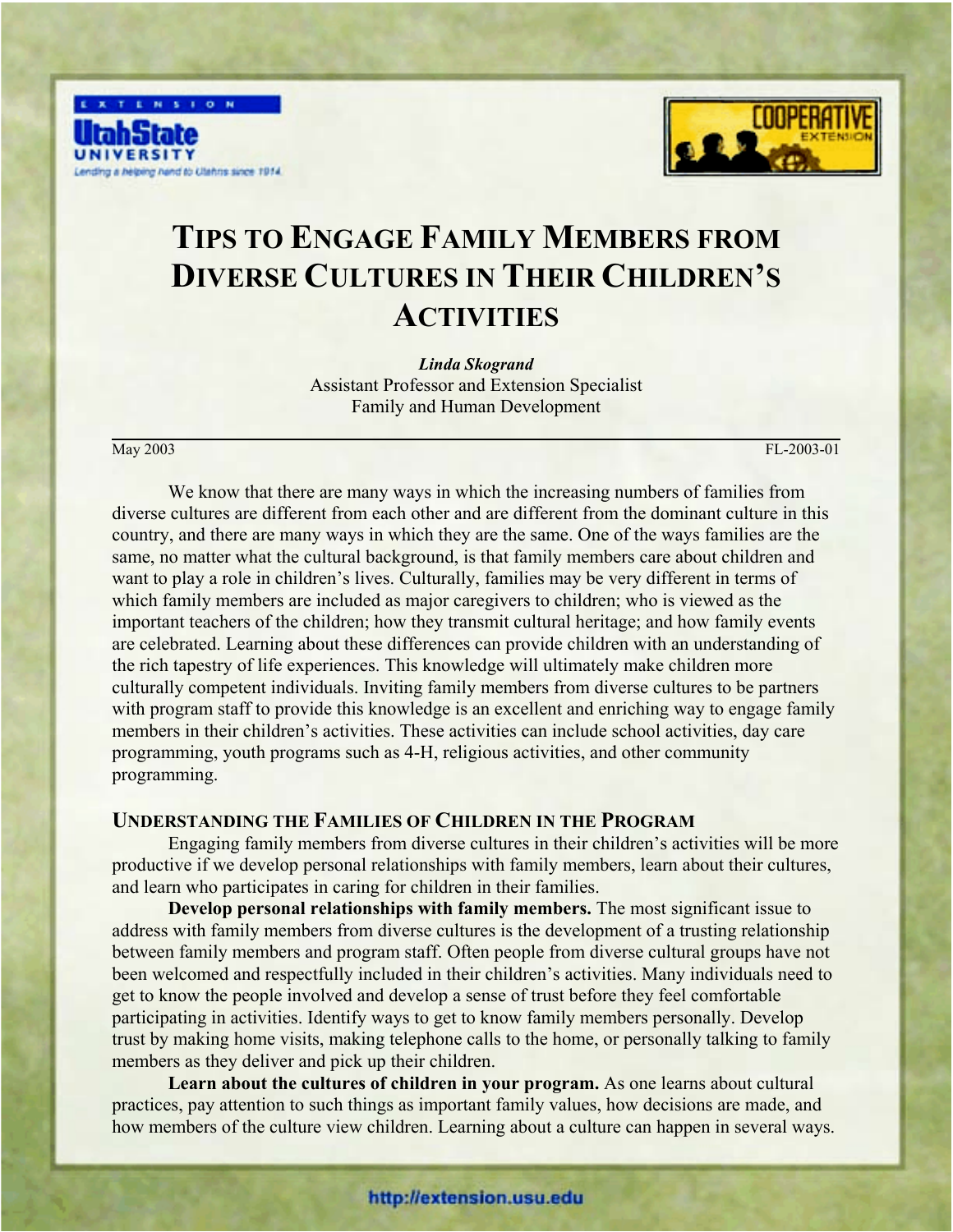Reading literature about a cultural group is one way to learn. This can be accomplished by visiting libraries or by using the Internet. Information is more likely to be authentic and based on cultural strengths if the information is written by someone from the culture. Attending cultural events such as Pow Wows, Cinco de Mayo, or Juneteenth are other means of learning. Pay attention to ethnic customs and heritage and how events are celebrated. Another way to learn about cultural practices is to visit markets or stores frequented by members of the culture about which you want to learn.

**Learn who participates in caring for children in the cultures the children represent.** Understanding the concept of "family" in a culture is very important because, in some cultures, the role of caring for children is not only carried out by parents, but may be taken on by other family members who may or may not be biologically related to the children. For example, in many Native American tribes, children are cared for by several adults in addition to the biological parents. In Latino families, godparents and grandparents typically play a significant role in caring for children. One might begin to address the process of engaging family members by learning who participates in caring for the children. This knowledge may broaden the scope of who we want to engage.

## **INCLUSION OF CULTURE IN PROGRAMMING**

It is essential that children's activities reflect the cultures of the children enrolled. Not only is this an important aspect of positive cultural identity for the children, but it is an effective way to get family members involved in these activities. It sends a message that their culture is important. It also provides an opportunity for family members to participate in an activity where they are the experts. Pictures or art on the walls, serving ethnic foods, and providing activities that represent the cultures of the children in the program are all crucial for children to develop positive cultural identities. Such programming also provides opportunities for family members to become engaged in the activities. When there is a realization that family members from diverse cultures have valuable knowledge and expertise and can be a great asset to a program, family members will understand that they are valuable partners in providing programming. For these strategies to be effective, recognition and genuine respect for the cultural knowledge and skills these family members can bring to the program must be reflected by all staff and volunteers as they interact with families from diverse cultures.

Below are a few examples of ways family members from diverse cultures can contribute knowledge and skills in a way that is meaningful to both the family member and the program.

- Provide training to staff and volunteers about their culture.
- ! Provide suggestions about arts, crafts, books, newspapers and other artifacts that are culturally significant to be displayed or utilized in the learning environment.
- ! Provide suggestions for ethnic foods to be served or demonstrations on how to prepare the foods.
- ! Teach about and provide leadership in celebrating cultural holidays.
- ! Demonstrate crafts and describe their cultural and historical significance.
- ! Tell stories that have been handed down from generation to generationthat are important to that family member's cultural heritage.

The most successful way to engage family members is to contact them personally rather than sending out flyers or other printed materials.

As family members from diverse cultures realize their contribution to their children's activities is appreciated and valued, they are likely to be willing to participate in other activities such as advisory committees, fund-raising, or program planning.